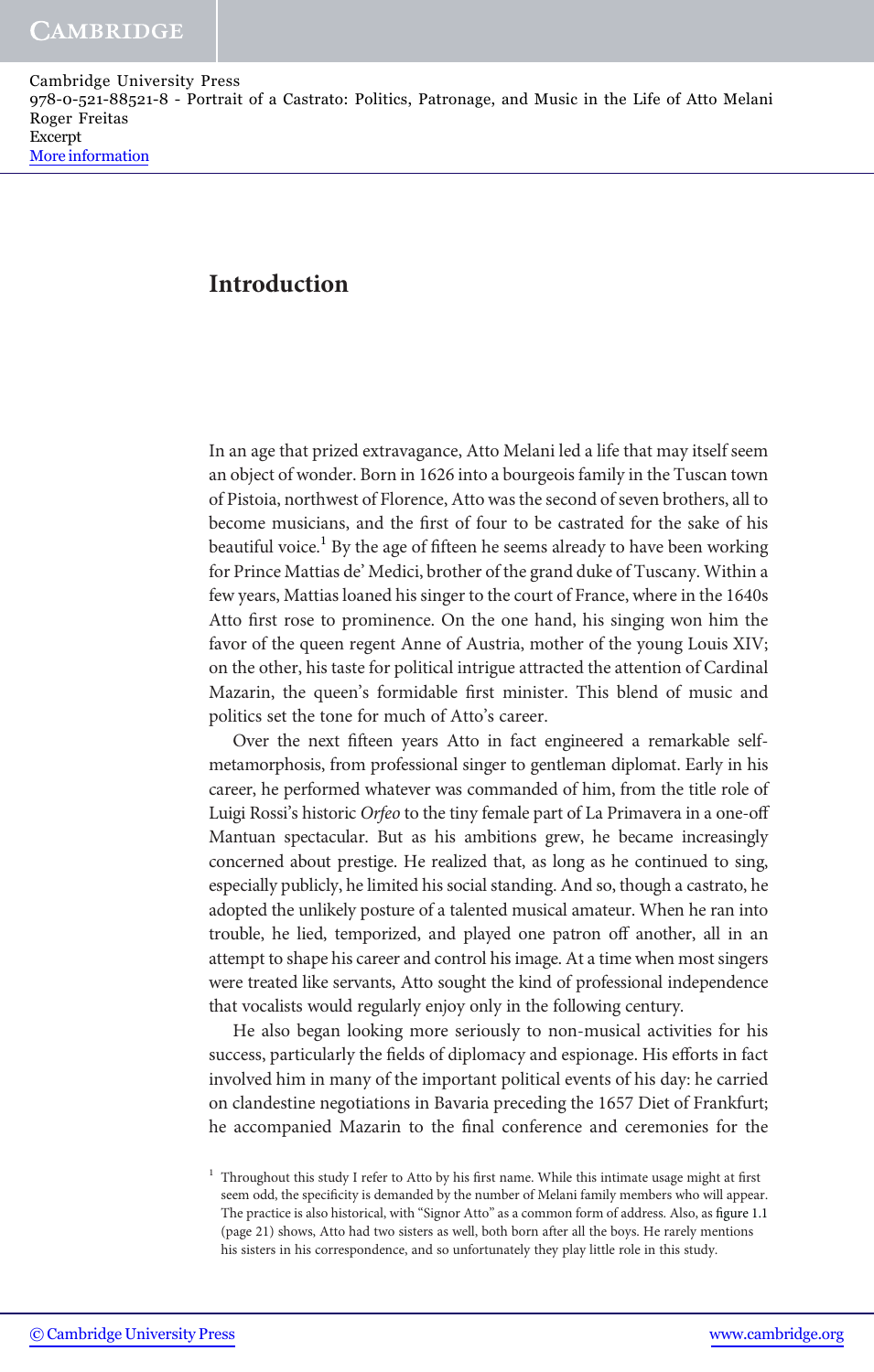## 2 Portrait of a Castrato

Peace of the Pyrenees (1659); he assisted in the marriage arrangements between Grand Prince Cosimo III of Tuscany and Princess Marguerite-Louise D'Orléans (1661); and he even contributed to the election of his concittadino and friend Giulio Rospigliosi as Pope Clement IX (1667). Such endeavors boosted Atto's reputation on the European political scene, and he became a genuine resource for a number of leaders.

Atto's efforts demanded extensive correspondence, and indeed much of his life must have been spent writing letters, thousands of which have been preserved. He kept the courts of Tuscany, Mantua, Modena, Rome, Turin, and Paris informed about the internal affairs and even military strategies of the others. Such reporting could be dangerous: when his letters turned up among the papers of Nicolas Fouquet, Louis XIV's condemned *surintendant* des finances, Atto suffered eighteen years of banishment from France. Usually, however, his diplomacy earned him gratitude and reward: Louis XIV made him a gentleman of his chamber and titular abbot of a monastery in Normandy; the Republic of Venice and the city of Bologna granted him patrician status; and a long list of nobles bestowed valuable gifts. In the end, it was Atto's diplomatic service, rather than his musical talent, that supplied the wealth and honor essential to his social ambitions: indeed, shortly after his death in 1714, his family was elevated to the Tuscan nobility.

The first scholar to explore Atto's life, Alessandro Ademollo (1826–91), was pursuing interests in theatrical history that eventually led him to write a short article on the Melani family. His insights were expanded by the archival work of Henry Prunières (1886–1942) and, most importantly, by Robert Lamar Weaver, whose crucial article from 1977 has enabled all subsequent research.<sup>2</sup> Thus, the biographical outline above has been known for some time, and Atto's correspondence has been recognized as a fount of data. But Atto's life itself – the most highly documented of any seventeenth-century musician – has never been thoroughly explored. Given the richness of sources, one may legitimately ask why, and whether the neglect is justifiable.

Certainly the conventions of biography itself have played some role. A typical study – whether of Monteverdi, Louis XIV, or George Washington – presupposes the importance of the subject: one takes as given that his (or very

<sup>&</sup>lt;sup>2</sup> A[lessandro] Ademollo, "Un campanaio e la sua famiglia," Fanfulla della Domenica, 30 December 1883, 2–3; Henry Prunières, L'opéra italien en France avant Lulli, Bibliothèque de l'Institut Français de Florence (Université de Grenoble) ser. 1, Collection d'histoire et de linguistique française et italienne comparées, no. 3 (Paris: Honoré Champion, 1913); Robert Lamar Weaver, "Materiali per le biografie dei fratelli Melani," Rivista italiana di musicologia 12 (1977): 252–95. Another scholar who has made extensive use of Atto's correspondence is Lorenzo Bianconi, for example in his Music in the Seventeenth Century, trans. David Bryant (Cambridge: Cambridge University Press, 1987), originally published as Il Seicento (Turin: E.D.T., 1982).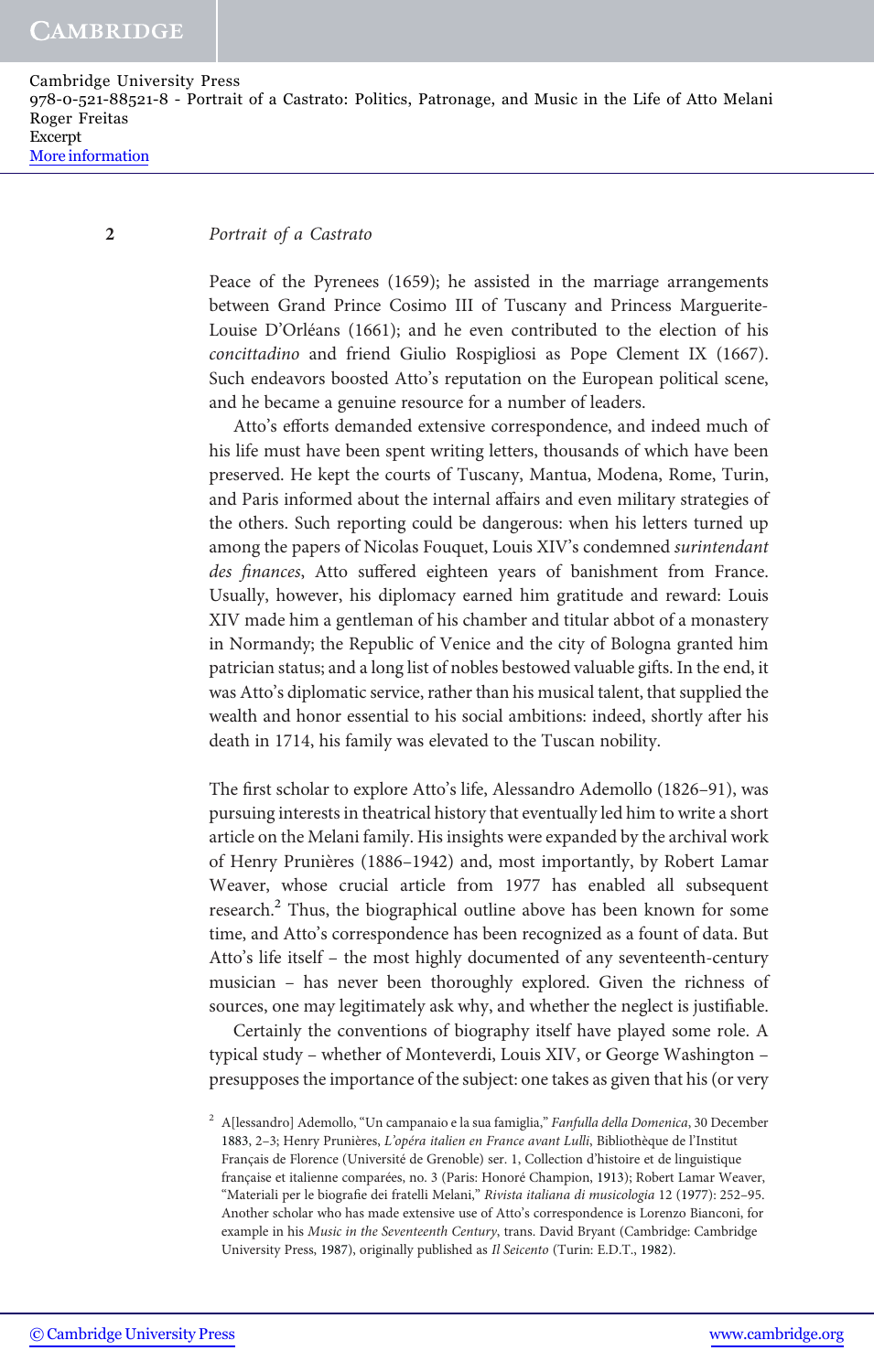#### 3 Introduction

occasionally her) accomplishments merit a consideration of the personality behind them, an exploration of the "how" and "why" behind the "what." In music history, the "accomplishments" that matter are compositions, and Atto's are few and lack influence. Further, although he was a prominent singer, he was not the "first" anything (as Anna Renzi has been called the "first diva"), nor did he partner with a composer and so influence works in that way (like Isabella Colbran with Rossini). In traditional terms, then, Atto Melani is simply not important; he is not one of the heroes of music history awaiting his eulogy.

In recent decades, of course, alternatives to this "great man" paradigm have emerged. Indeed, the field of feminist studies has established biographical models specifically for the unimportant subject. As Ruth Solie explains, "feminist practice has been somewhat less interested in those certifications [of greatness] and more interested in what the lives of women have to tell us about felicitous ways of navigating treacherous waters – about what we might call, at the risk of flippancy, the diversity of successful kangaroo lives."<sup>3</sup> Solie draws the term kangaroo from the self-reflections of Emily Dickinson, signifying women whose aspirations and achievements have left them feeling alien in their societies. This sort of biographical subject offers an exemplum of resistance, someone whose evasion of social forces helps establish the boundaries for existence within a society, the kind of life that could be lived. At first glance, the abnormal figure of the castrato would seem well suited to this model. But, as I hope to show, Atto's physical state rarely hindered him in his diverse endeavors, and he certainly betrays little consciousness of handicap. He moved through society much like any other man of his class. And so if Atto is not a hero, neither is he a kangaroo.

What he  $is$  – to stay with figurative labels – is a specimen. As an individual his historical significance may be limited, but he represents a historically significant group: castrato singers – or more generally, musicians – of the mid to late seventeenth century. That assertion probably demands some support, for past scholars have tended to judge Atto's life as too unusual, too varied, to be illuminating of others. Indeed, Atto's only sporadic references to music and his essential abandonment of the field later in life have led many to bemoan rather than investigate his career. As Henry Prunières complains,

[In later life] he no longer speaks of anything but political and diplomatic negotiations, and one could despair of ever learning what the old musician – who had been intimately acquainted with Luigi Rossi, Cavalli, and without doubt also Carissimi and Cesti – thought of French opera, of Lully, Campra, Destouches. From 1661, Atto disappeared from the history of music.<sup>4</sup>

<sup>3</sup> Ruth Solie, "Changing the Subject," Current Musicology 53 (1993): 58.

<sup>4</sup> Prunières, L'opéra, 274.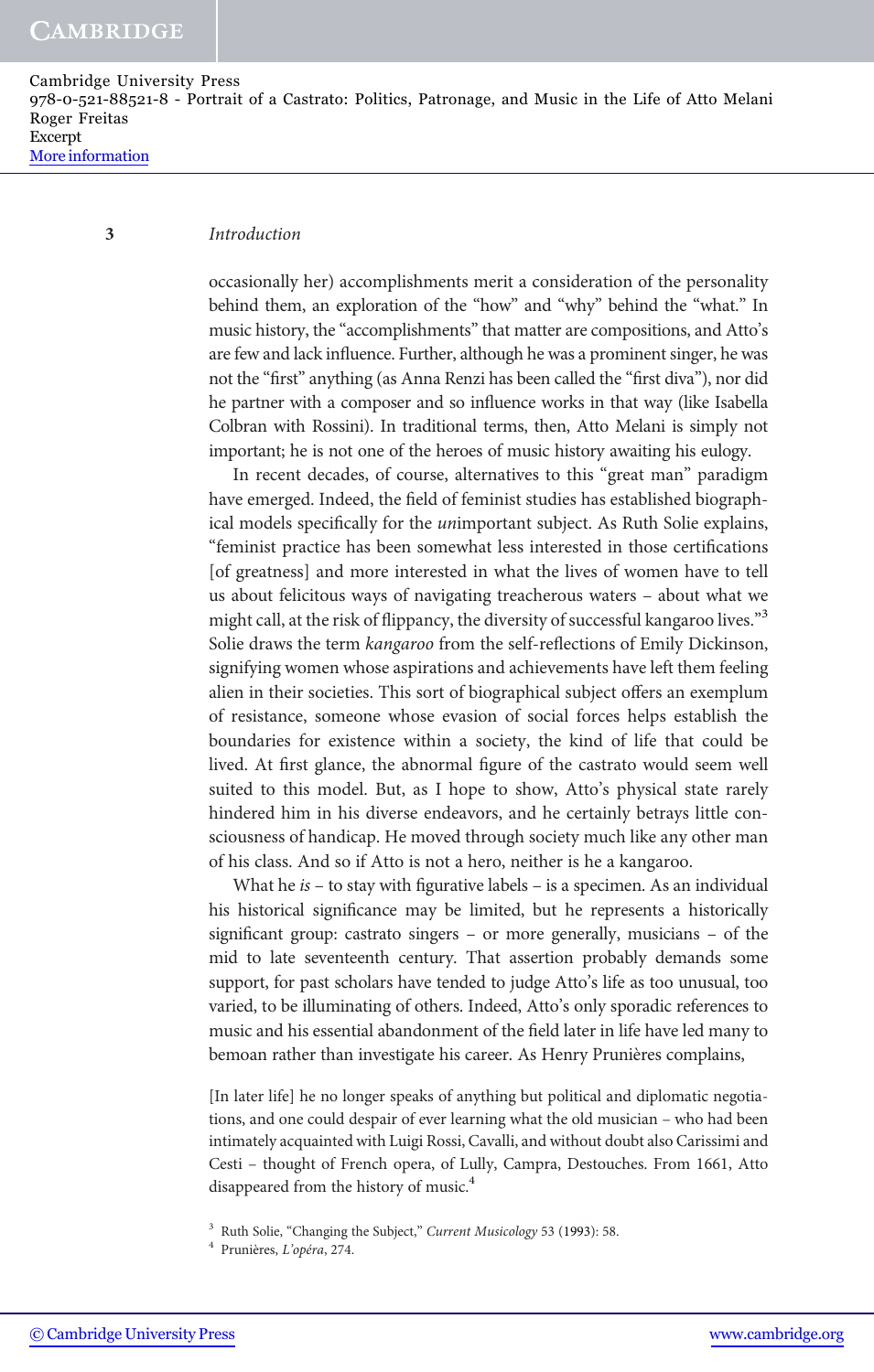## 4 Portrait of a Castrato

Alessandro Ademollo likewise grumbles that "in Florence [Atto] was occupied with art and musical things; but unfortunately they wanted him back in Paris, and politics reclaimed him." <sup>5</sup> Defending the nobility of art, these writers portrayed the worldly interests of Atto and his family as contamination, undermining any musical significance. Still today, as Jean Grundy Fanelli writes, "it is generally assumed that the Melani family was a phenomenon apart."<sup>6</sup>

Of course scholars now recognize the conventionality of careers that integrated artistic, political, and social endeavors. Like the artists Peter Paul Rubens and Gianlorenzo Bernini, more than a few contemporary musicians exploited a wide range of skills in the competition for advancement that characterized courtly life.<sup>7</sup> In his study of singers, Sergio Durante declares outright that in the early Seicento "the aspiration to integrate individuals and families into the court system characterizes singers socially … [F]rom musical aristocracy, [they] aspire to become aristocracy tout court."<sup>8</sup>

Any number of examples can illustrate the point, including Atto's slightly older contemporary, the castrato Marc'Antonio Pasqualini (1614–91). Born into an apparently large and poor family, Pasqualini found his way by the age of fifteen onto the payroll of Cardinal Antonio Barberini, nephew of Pope Urban VIII. The singer rapidly became Barberini's favorite and convinced the cardinal to declare him "gentleman of the chamber," from which position he controlled access to his patron. Soon, Pasqualini began adopting his superiors' behavior, refusing, for example, to cede precedence to bona fide aristocrats. By the summer of 1641, observers were complaining that "the boy's insolence has become unbearable," but they also admitted that "without [Pasqualini], one can do nothing" to win the cardinal's favor.<sup>9</sup> The volatility

<sup>5</sup> Ademollo, "Un campanaio," 2.

<sup>6</sup> Jean Grundy Fanelli, "Castrato Singers from Pistoia, 1575–1660," Civiltà musicale, no. 40 (May–August 2000): 47. Fanelli herself argues against this idea.

<sup>7</sup> On Rubens, see Marie-Anne Lescourret, Rubens: A Double Life, trans. Elfreda Powell (Chicago: Ivan R. Dee, 1993), originally published as Rubens ([Paris]: J.C. Lattès, 1990). On Bernini, see Robert Enggass, foreword to The Life of Bernini, by Filippo Baldinucci, trans. Catherine Enggass (University Park, Penn.: Pennsylvania State University Press, 1966), xvii, originally published as Vita del Cavaliere Gio. Lorenzo Bernini (Florence: V. Vangelisti, 1682).

 $^8\,$  Sergio Durante, "Il cantante," in Il sistema produttivo e le sue competenze, vol. IV of Storia dell'opera italiana, ed. Lorenzo Bianconi and Giorgio Pestelli, Biblioteca di cultura musicale (Turin: E.D.T. Musica, 1987), 352 and 354. These passages are translated in their entirety (and somewhat differently) in Sergio Durante, "The Opera Singer," in Opera Production and Its Resources, ed. Lorenzo Bianconi and Giorgio Pestelli, trans. Lydia G. Cochrane, The History of Italian Opera, part 2, "Systems," vol. 4 (Chicago and London: University of Chicago Press, 1998), 348 and 350. See also the important study by John Rosselli on this subject, "From Princely Service to the Open Market: Singers of Italian Opera and Their Patrons, 1600–1850," Cambridge Opera Journal 1 (1989): 1–32.

 $^9\,$  Georges Dethan, The Young Mazarin, trans. Stanley Baron (London: Thames and Hudson, 1977), 64, originally published as Mazarin et ses amis (Paris: Berger-Levrault, 1968). Dethan gives no citations for these quotes but notes that the first statement was made by Cardinal Alessandro Bichi.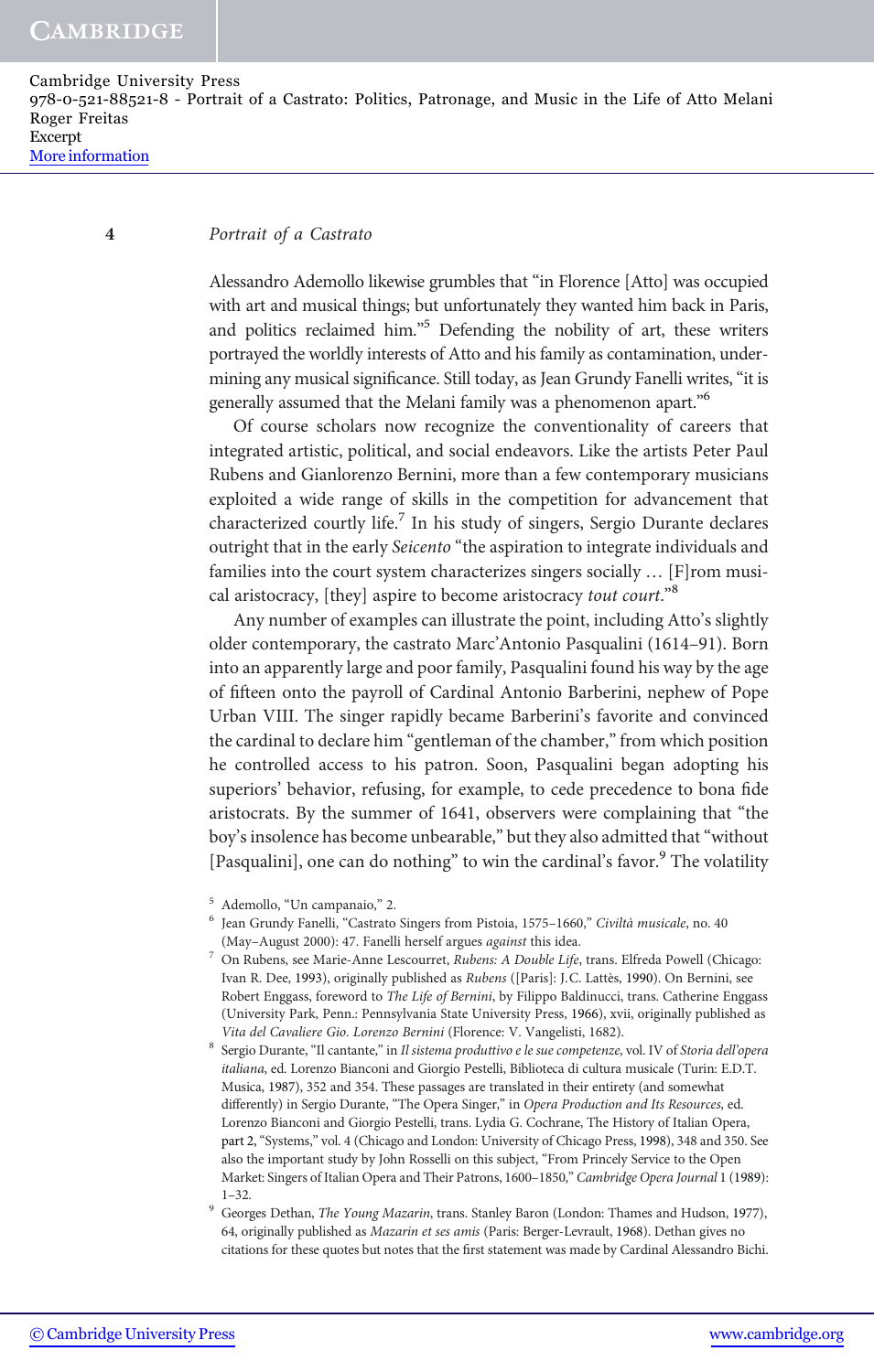#### 5 Introduction

of the situation eventually forced Barberini to abandon his protégé, but not before engineering a prestigious canonicate for Pasqualini at the church of Santa Maria Maggiore.<sup>10</sup>

The case of Leonora Baroni (1611–70) is similar. Born to the celebrated singer Adriana Basile, Leonora's chamber performances – as well as her impeccable manners and conversation – earned her numerous devotees among the nobility of Rome until she became an important figure in Roman society. Prunières even suggests that it was she who helped the young Giulio Mazzarini become maestro di camera to Antonio Barberini, thus launching Mazarin's meteoric career. In 1644, Mazarin again looked to Leonora for help: specifically, he asked that she come to Paris, both to satisfy the queen regent's taste for Italian music, at which she succeeded, and to report the Spanish strategy for the conclave following Urban VIII's death. As the lover of Camillo Pamphili, himself nephew of the Spanish candidate, Leonora was well informed. Unfortunately, when she returned to Rome after the election of Innocent X Pamphili, she discovered that one of her letters to the French contender, Giulio Cesare Sacchetti, had been intercepted. Instead of occupying the pinnacle of society, she found herself entirely out of favor. Undaunted, Leonora simply waited for the next pope, who turned out to be Clement IX Rospigliosi, a man who admired her talents and restored her prestige.<sup>11</sup>

To the foregoing examples one could add the cases of three more castrati: Francesco (Cecchino) de Castris, whose relationship to Grand Prince Ferdinando de' Medici was as intimate as that of Pasqualini with Antonio Barberini; Domenico Melani (no relation to Atto), who after years of service abroad returned, ennobled, to his native Florence as a wealthy philanthropist; and Angelini Bontempi, who, in addition to his singing, became an official historian at the court of Dresden.<sup>12</sup> Taken together, these vignettes confirm that Atto's fusion of music and politics indeed epitomized the careers of

 $^{10}\,$  The above material on Pasqualini is based on the following sources: Margaret Murata, "Pasqualini, Marc' Antonio," in The New Grove Dictionary of Opera (New York: Grove's Dictionaries of Music, 1992), III:902; Dethan, The Young Mazarin, 63–64; Prunières, L'opéra, 89–90; Henry Prunières, "Les musiciens du Cardinal Antonio Barberini," in Mélanges de musicologie offerts a M. Lionel de la Laurencie, Publications de la Société Française de Musicologie, ser. 2, vols. 3–4 (Paris: La Société Française de Musicologie / E. Droz, 1933), 121; Rosselli, "From Princely Service," 5.

<sup>&</sup>lt;sup>11</sup> The above is based on Prunières,  $L'opéra$ , 41-55, 65.

 $^{12}\,$  The material on De Castris is based on Harold Acton, The Last Medici (London: Faber and Faber, 1932), 186, 199, 215; and Warren Kirkendale, The Court Musicians in Florence During the Principate of the Medici: With a Reconstruction of the Artistic Establishment, "Historiae musicae cultores" biblioteca, no. 61 (Florence: Olschki, 1993), 437–46. On Domenico Melani, Weaver, "Materiali," 262n; and John Walter Hill, "Oratory Music in Florence, III: The Confraternities from 1655 to 1785," Acta musicologica 58 (1986): 139–40. On Bontempi, John Rosselli, "The Castrati as a Professional Group and a Social Phenomenon, 1550–1850," Acta musicologica 60 (1988): 169.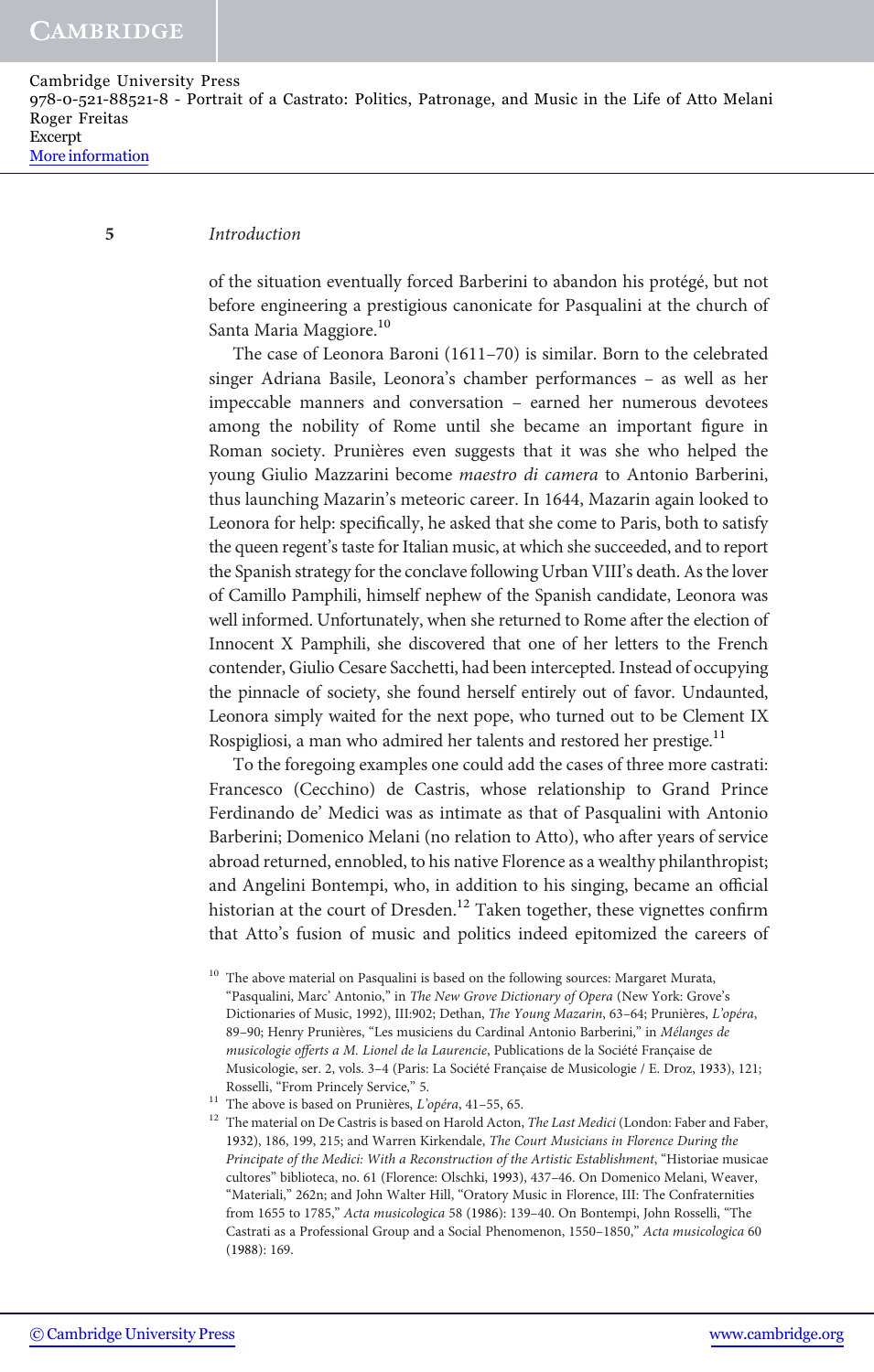## 6 Portrait of a Castrato

many seventeenth-century singers; if his case goes a little further in this direction than others, he is just an outstanding specimen of the type.

And so a study of his life opens a window on the broader world of seventeenth-century music and musicians. Through his letters one glimpses daily musical life in several of the European centers he frequented. More importantly, one observes the social context of the musician, the real-life aspects of music-making: what a singer thought about his profession, what his patrons thought about his services, how he related to those patrons, and how he related to other musicians and contemporaries generally. Ultimately, Atto's life demonstrates the inextricability of seventeenth-century music and politics, with politics understood both narrowly as the interaction between forces of governance and broadly as "the total complex of relations between people living in society."<sup>13</sup> That is, Atto's life portrays music not so much as an artistic event as a social or even political activity. Of course this perspective on Seicento art is not new. But Atto's biography furnishes a uniquely rich case study: it sheds light on the quotidian mechanisms that generated meaning for this music and thereby linked it to expressions of power. In the end, Atto helps clarify what music in seventeenth-century Europe actually was, what it signified to its producers and consumers. Even were his life's story not so fascinating in itself, it would be well worth the trouble of telling.

Exactly how to tell that story is a thorny question, for, truthfully speaking, the entire enterprise of musical biography has a bad reputation. Notwithstanding foundational studies by Spitta (on Bach), Chrysander (on Handel), and Thayer (on Beethoven), Guido Adler's influential vision of Musikwissenschaft relegated "biographical studies of musicians" to ancillary status, inferior to style history, paleography, aesthetics, and even pedagogy.<sup>14</sup> For Adler, the appropriate subject of musical research was the work itself and only secondarily the individuals who created or performed it. That tension between "work-centered" and "people-centered" approaches has of course endured. Quarrels between "music theory" and "music history," "positivism" and "criticism," "old musicology" and "new musicology" all engage this debate about musical autonomy versus social context. In the narrower field of biography, that debate plays out in the classic bifurcation of "life" and "works" and arguments about what one sphere of inquiry may reveal about the other.

<sup>&</sup>lt;sup>13</sup> Merriam-Webster Online, s.v. "Politics," www.m-w.com/dictionary/politics (accessed November 21, 2005).

 $^{14}\,$  See Guido Adler, "Umfang, Methode und Ziel der Musikwissenschaft" in Music in European Thought, 1851–1912, ed. Bojan Bujić, trans. Martin Cooper, Cambridge Readings in the Literature of Music (Cambridge: Cambridge University Press, 1988), 348–55, originally published in Vierteljahrsschrift für Musikwissenschaft 1 (1885): 5–8, 15–20.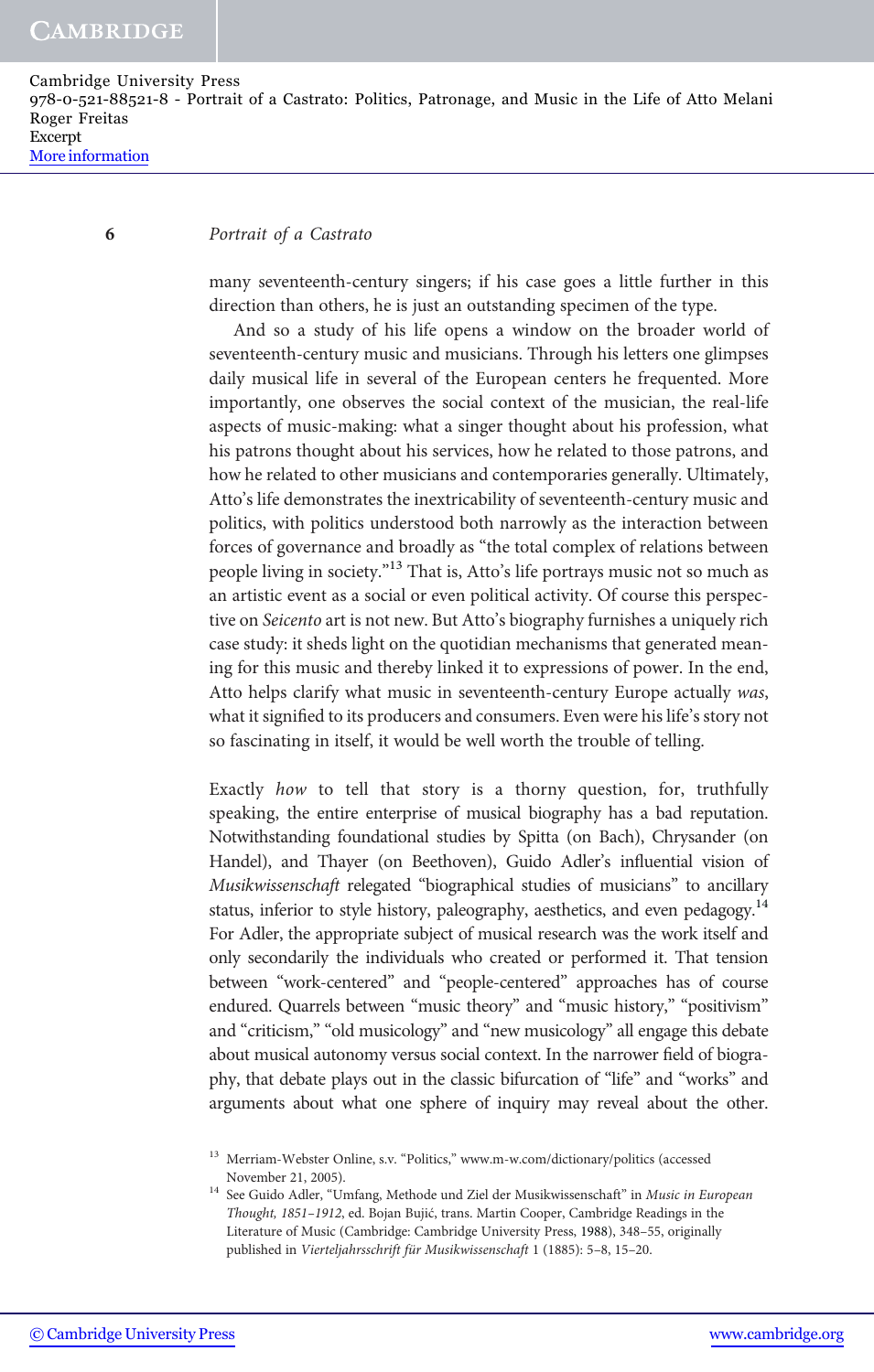#### 7 Introduction

Because the majority of musical biographies examine composers, defining this relationship is crucial and in fact the subject of much debate.<sup>15</sup> But because Atto was not primarily a composer (and will not be treated as one), such considerations are less urgent here.

Further, because he is more important as a specimen than an individual, I hope to temper the "essentializing" tendencies for which biographies of all types are regularly censured. In her insightful essay, "The Writing of Biography," the historian Elisabeth Young-Bruehl details many ways the biographer can be enticed into constructing the essence of a person and so positing a falsely consistent personality.<sup>16</sup> The musicologist Jolanta T. Pekacz likewise complains that "musical biography typically develops in a way similar to a realistic novel: a coherent, unified voice claiming to present the truth about a life; omniscient narration, repeating themes and symbols; and linear chronological presentation of events provide readers with the illusion of totality and closure."<sup>17</sup> The biographies these writers critique endeavor to explore the mind of the subject and so elucidate that person's actions or achievements. I too will posit reasons for many of Atto's exploits and so touch on the nature of his personality, but a deep understanding of his inner life – his motivating "essence" – is not my aim.

Indeed, it would be exceedingly difficult – perhaps even perverse – to probe the psyche of a subject who never acknowledges it himself. Atto certainly shows emotions in his letters, and his undeclared motives can often be surmised. But unlike correspondents and diarists of later centuries, his writings are virtually devoid of self-contemplation. Only once, for example, does he make even a passing remark about his physical state, what would now seem the defining fact of his identity. When faced with adversity, he does often display self-pity, bemoaning his fate, but that dramatic gesture seems a play for sympathy: like a staged lament, it shows but a fictive interiority. Indeed, through all his letters, Atto's inner life remains astonishingly opaque; he dons many masks, but we are left wondering what lies behind. Perhaps a psychoanalyst could eventually decipher something more profound, but then again one might mistrust the application of Freudian theory to Seicento subjectivity. In any case, the portrait promised by my title will be just that,

 $^{15}\,$  Maynard Solomon, among others, has written lucidly and provocatively on the subject: "Thoughts on Biography," in Beethoven Essays (Cambridge, Mass., and London: Harvard University Press, 1988), 101–15. An important consideration of these issues is Jolanta T. Pekacz, "Memory, History and Meaning: Musical Biography and Its Discontents," Journal of Musicological Research 23 (2004): 39–80.

<sup>&</sup>lt;sup>16</sup> Elisabeth Young-Bruehl, "The Writing of Biography," in *Mind and the Body Politic* (New York and London: Routledge, Chapman and Hall / Routledge, 1989), 125–37.

<sup>&</sup>lt;sup>17</sup> Pekacz, "Memory," 42.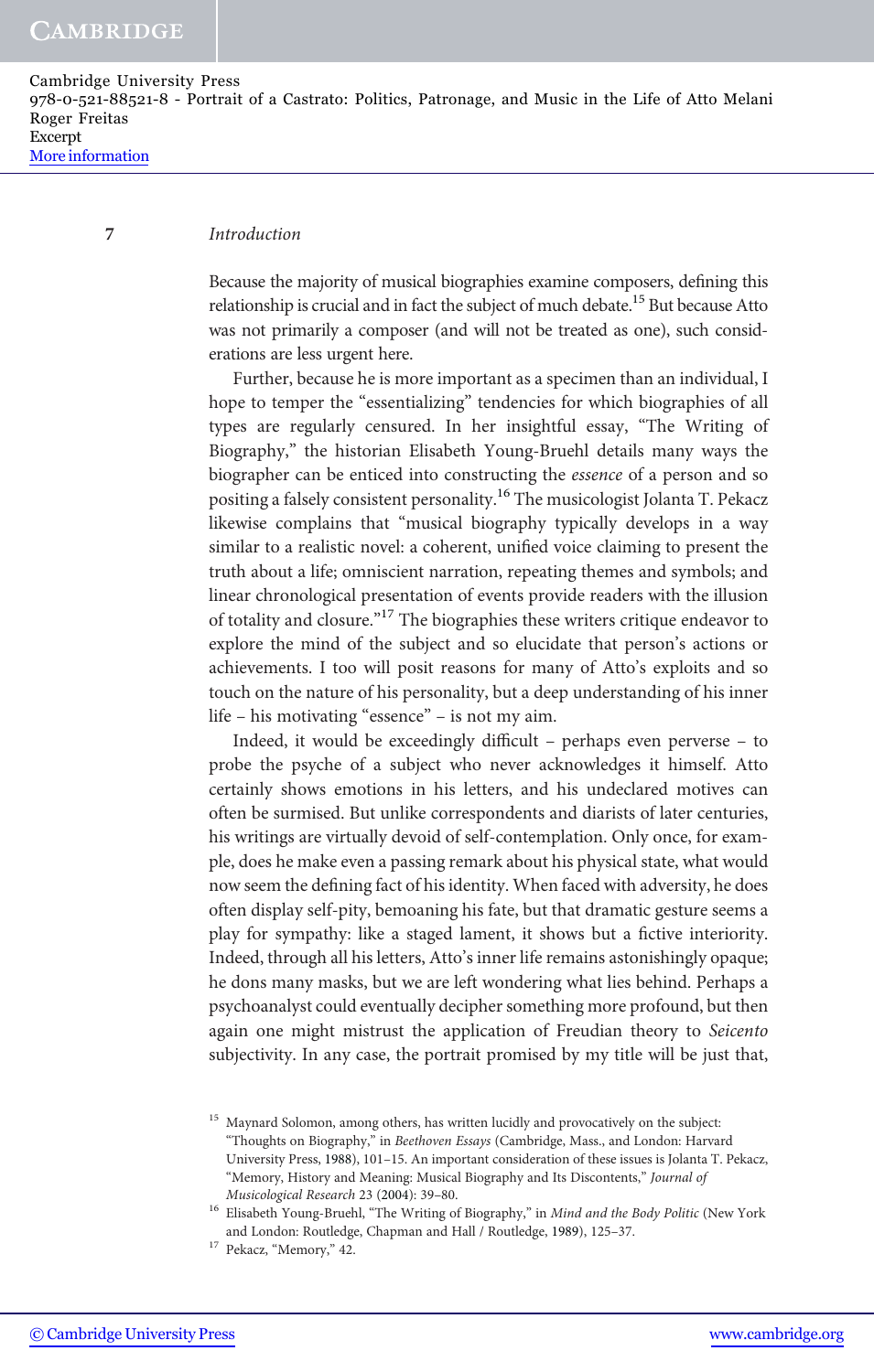### 8 Portrait of a Castrato

a representation focusing on observable attributes, in this case, Atto's words and actions. His consciousness I leave to the reader to infer.

I also hope to mitigate the essentializing impulse by disrupting the standard "omniscient narration" and "linear chronological presentation." I doubt that the genre of biography can ever wholly escape chronology or the need for constructing a narrative. But, in the organization of this study, I try to balance the chronicling of Atto's life with essays that consider a particular feature of that life. The former chapters tend to draw heavily on documents while the latter use just a handful to initiate the discussion. Indeed, the second type usually wrestles with questions for which conclusive answers are impossible, such as the parental rationale for castration, the sexual significance of the castrato, and the function of composition in Atto's career. The irregular succession of these two modes foregrounds, I hope, the role of interpretation here and the impossibility of both certainty and objectivity.

Indeed, the opening chapter, dealing with Atto's youth, requires some of the most extensive speculation in the study. Without the letters generated by his later travels, narrative is not possible. Instead, the chapter considers the motivation of Atto's parents in their decision to castrate four of their sons. Based on the status of the Melani family, the local conditions in Pistoia, and contemporary familial customs, I conclude that Atto's parents were not in fact sacrificing sons in the hopes of financial gain, an oft-cited justification for the practice; rather, they were engaging in – and initiating their sons into – the subtler economy of patronage. This more dignified, if not entirely selfless, explanation may shed light on the objectives of other parents of castrati as well as on attitudes toward these singers at the time.

Chapter 2, which deals with the first part of Atto's singing career (1638–53), specifically addresses the links between music and power. As Atto became a cultural commodity in the relationship between France and Tuscany, he fulfilled political needs on several levels: he earned favor for Mattias de' Medici (and indeed the whole Medici regime) from the monarchy of France; he helped cement Cardinal Mazarin's relationship with the ruling queen mother, Anne of Austria; and he himself won gratitude from all parties. Each of the political figures exploited music – or in this case, one musician – to satisfy a yet more powerful figure. While this function of the arts has been much studied, Atto's activities also expose the less familiar processes by which musicians might likewise exploit their noble patrons. Any servant would of course expect remuneration from his masters, and Atto was handsomely paid. But instead of merely serving the Medici, he worked to acquire additional patrons, converting each new singing assignment into an expansion of personal support. (See table 0.1 for a chart of European rulers during Atto's lifetime.) Because Atto could not sing for all these rulers simultaneously, he began serving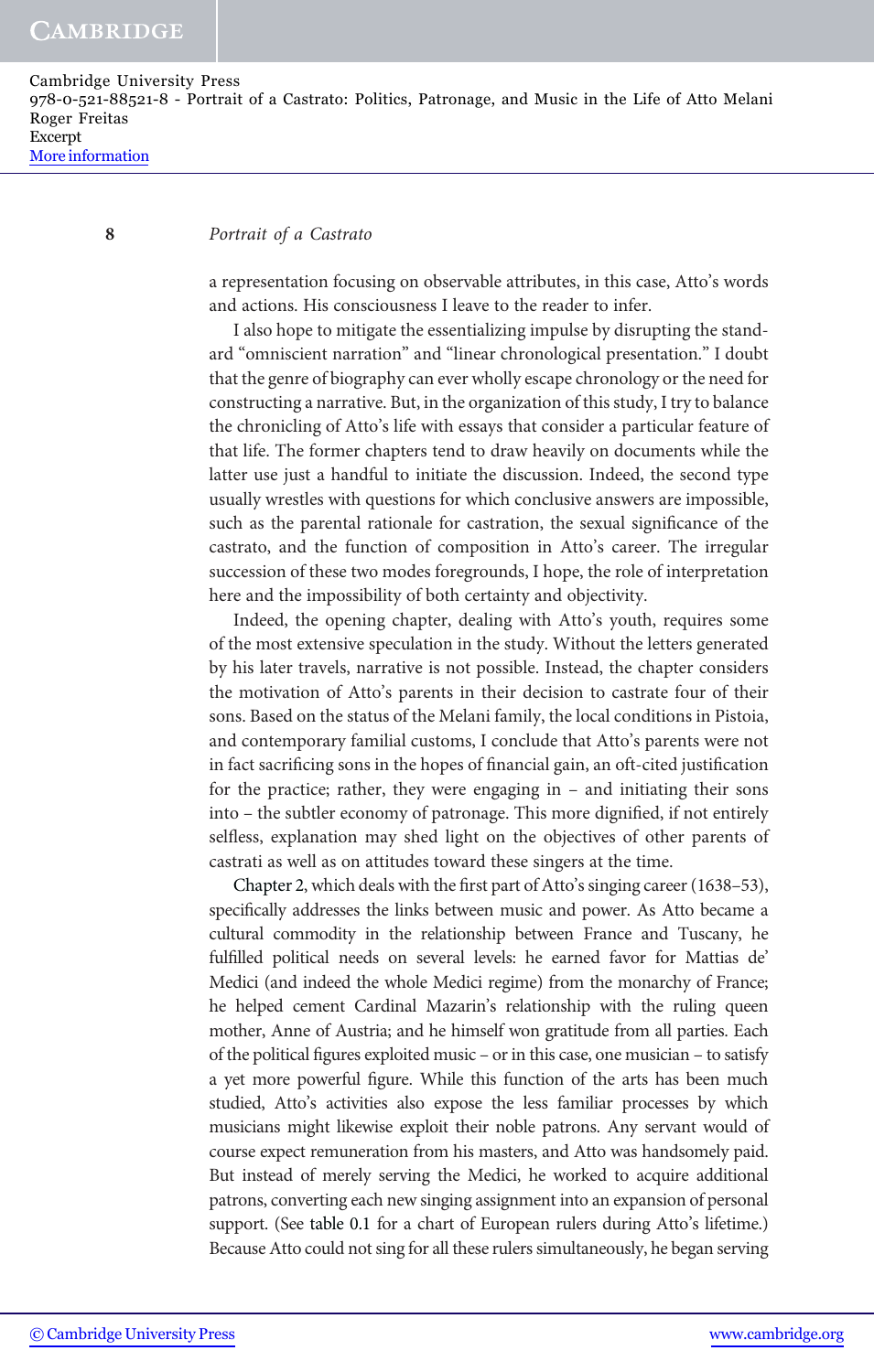|                                                                         | (emperors)<br>(Habsburg)<br>Empire       | Ferdinand II<br>$(1619 - 37)$                                           |                                                              |                                    |              | Ferdinand III<br>$(1637 - 57)$      |                                    |                                |                               |                              |
|-------------------------------------------------------------------------|------------------------------------------|-------------------------------------------------------------------------|--------------------------------------------------------------|------------------------------------|--------------|-------------------------------------|------------------------------------|--------------------------------|-------------------------------|------------------------------|
|                                                                         | (Bourbon)<br>(kings)<br>Paris            | $(1610 - 43)$<br>Louis XIII                                             |                                                              |                                    |              |                                     |                                    | $(1643 - 1715)$<br>Louis $XIV$ |                               |                              |
|                                                                         | (dukes)<br>(Savoy)<br>Turin              | Carlo Emanuele I<br>$(1580 - 1630)$                                     |                                                              | Vittorio Amedeo I<br>$(1630 - 37)$ |              | Francesco Giacinto<br>$(1637 - 38)$ | Carlo Emanuele II<br>$(1638 - 75)$ |                                |                               |                              |
|                                                                         | Modena<br>(dukes)<br>(d'Este)            | $(1597 - 1628)$<br>Cesare                                               | Francesco I<br>Alfonso III<br>$(1629 - 58)$<br>$(1628 - 29)$ |                                    |              |                                     |                                    |                                |                               |                              |
| Table 0.1 Important rulers of Europe during the lifetime of Atto Melani | (Gonzaga)<br>Mantua<br>(dukes)           | Carlo I Gonzaga-Nevers<br>Vincenzo II<br>$(1626 - 27)$<br>$(1627 - 37)$ |                                                              |                                    |              | $(1637 - 65)$<br>Carlo II           |                                    |                                |                               |                              |
|                                                                         | (popes)<br>Rome                          | Gregory XV<br>$(1621 - 23)$                                             | Urban VIII<br>$(1628 - 44)$                                  |                                    |              |                                     |                                    |                                | Innocent $X$<br>$(1644 - 55)$ |                              |
|                                                                         | (grand dukes)<br>(de' Medici)<br>Tuscany | Ferdinando II<br>$(1621 - 70)$                                          |                                                              |                                    |              |                                     |                                    |                                |                               |                              |
|                                                                         |                                          | 1626                                                                    | 1628                                                         | 1630                               | 1632<br>1634 | 1636                                | 1638                               | 1640<br>1642                   | 1644                          | 1648<br>1650<br>1646<br>1652 |

[More information](http://www.cambridge.org/9780521885218)

**CAMBRIDGE**